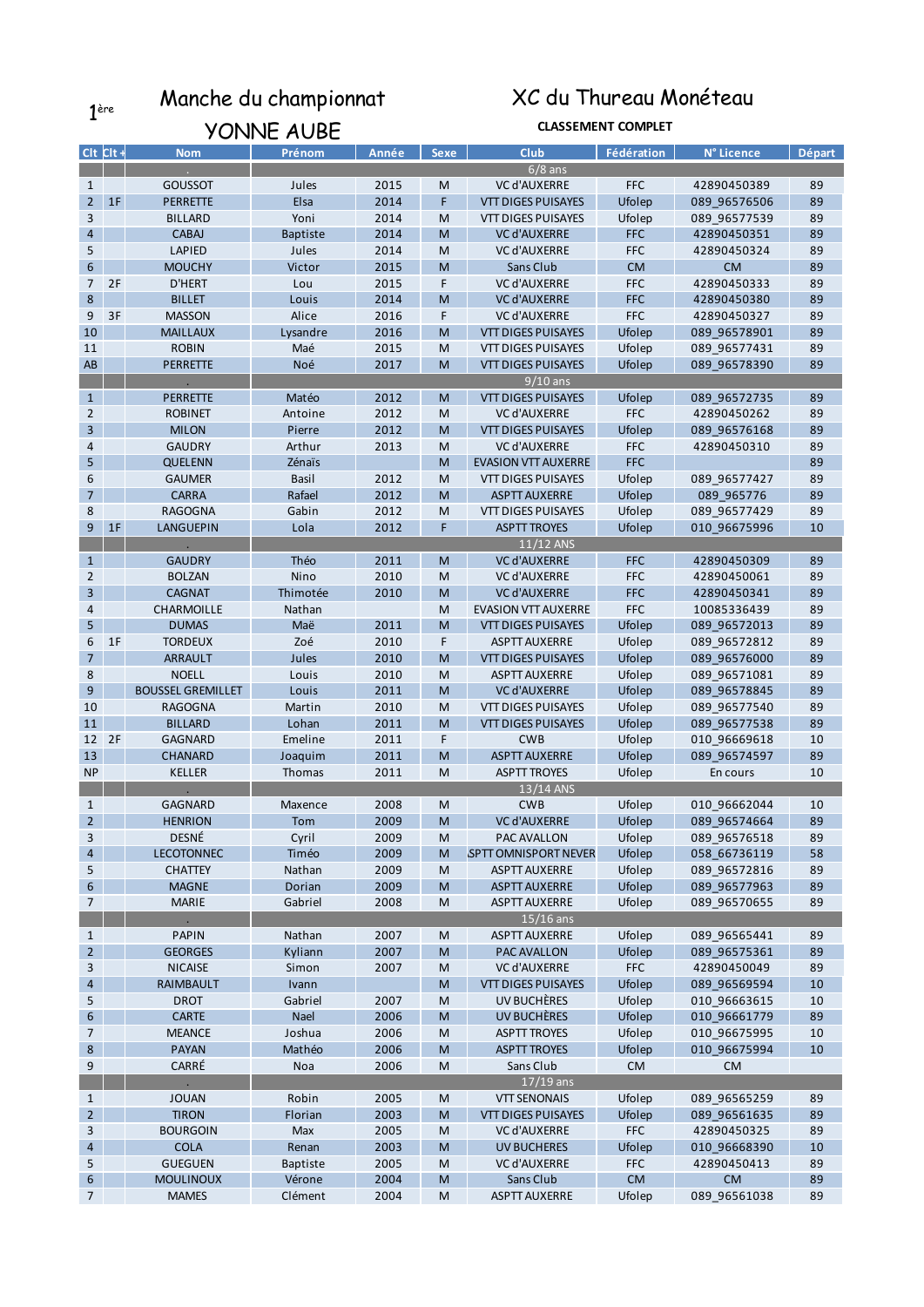### 1<sup>ère</sup> Manche du championnat XC du Thureau Monéteau

|                     | YONNE AUBE                        |                    |              |             | <b>CLASSEMENT COMPLET</b>          |                      |                             |               |  |  |
|---------------------|-----------------------------------|--------------------|--------------|-------------|------------------------------------|----------------------|-----------------------------|---------------|--|--|
| $Clt$ $Clt +$       | <b>Nom</b>                        | Prénom             | Année        | <b>Sexe</b> | <b>Club</b>                        | Fédération           | N° Licence                  | <b>Départ</b> |  |  |
|                     |                                   |                    |              |             | 20/29 ans                          |                      |                             |               |  |  |
| $\mathbf{1}$        | <b>PARIS</b>                      | Guillaume          | 1995         | M           | VTT CLUB de GEVREY                 | Ufolep               | 021_66573344                | 21            |  |  |
| $2^{\circ}$         | <b>CHAMPAGNE</b>                  | Quentin            | 2001         | M           | UV BUCHÈRES                        | Ufolep               | 010 96669667                | 10            |  |  |
| 3                   | <b>POUMOT</b>                     | Yoann              | 2000         | M           | <b>SBC</b>                         | <b>FFC</b>           |                             | 89            |  |  |
| $\overline{4}$      | <b>MOREAU</b>                     | Charly             | 2001         | M           | <b>ASPTT AUXERRE</b>               | Ufolep               | 089 96572920                | 89            |  |  |
| 5                   | <b>KLEIN</b>                      | Victor             | 2002         | M           | <b>ASPTT TROYES</b>                | Ufolep               | 010 96671982                | 10            |  |  |
| 6                   | <b>LECOTONNEC</b>                 | Corentin           | 1999         | M           | SPTT OMNISPORT NEVER               | Ufolep               | 058 66721049                | 58            |  |  |
| $\overline{7}$      | <b>GODIER</b>                     | Théo               | 2001         | M           | <b>ASPTT TROYES</b>                | Ufolep               | 010_96675218                | 10            |  |  |
| 8                   | <b>COURTOIS</b>                   | Jérémie            | 1993         | M           | <b>ECS AVALLON</b>                 | Ufolep               | 089 96579694                | 89            |  |  |
| 9                   | <b>COURTOIS</b>                   | Guillaume          | 1993         | M           | <b>ECS AVALLON</b>                 | Ufolep               | 089_96570911                | 89            |  |  |
| 10                  | <b>RENAULT</b>                    | Loïs               | 1994         | M           | <b>VTT DIGES PUISAYE</b>           | Ufolep               | 089 96579694                | 89            |  |  |
| 11                  | CAILLON                           | Nathanael          | 1995         | M           | VTT DIGES PUISAYE                  | Ufolep               | 089-96577002                | 89            |  |  |
| 12                  | <b>VATTAN</b>                     | Fabien             |              | M           | <b>JGS NIVERNAISE</b>              |                      |                             |               |  |  |
| 13                  | <b>DUFAUD</b>                     | Thomas             | 1996         | M           | <b>VC d'AUXERRE</b>                | <b>FFC</b>           | 42890450383                 | 89            |  |  |
|                     |                                   |                    |              |             | $30/39$ ans                        |                      |                             |               |  |  |
| $\mathbf{1}$        | <b>HENRIQUES PASCAULT</b>         | <b>Bruno</b>       |              | M           | VTT DIGES PUISAYE                  | Ufolep               | 089_96579675                | 89            |  |  |
| $2^{\circ}$         | <b>LEPRUN</b>                     | Timothé            |              | M           | <b>AJATRI</b>                      | FFTri                | <b>CM</b>                   | 89            |  |  |
| 3                   | <b>VARNIER</b>                    | Thomas             | 1989         | M           | <b>SBC</b>                         | <b>FFC</b>           | 42890100009                 | 89            |  |  |
| $\overline{4}$      | <b>PELTIER</b>                    | Maxime             | 1988         | M           | Vélo Centre Yonne                  | <b>FFC</b>           | 42890130035                 | 89            |  |  |
| 5                   | <b>GUERIN</b>                     | Mathis             | 1991         | M           | <b>UVCA</b>                        | Ufolep               | 010 96658740                | 10            |  |  |
| 6                   | <b>SOCIER</b>                     | Morgan             | 1987         | M           | <b>UVCA</b><br><b>VC d'AUXERRE</b> | Ufolep               | 010 66544442                | 10            |  |  |
| $\overline{7}$<br>8 | <b>DA FONSECA</b>                 | Michael            | 1985         | M<br>M      | <b>VTT DIGES PUISAYE</b>           | <b>FFC</b>           | 42890450273<br>089 96578092 | 89            |  |  |
| 9                   | <b>CHASSAIN</b><br><b>MARTENS</b> | Hugo<br>Ghislain   | 1991<br>1985 | M           | <b>UVCA</b>                        | Ufolep               | 010_40170167                | 89<br>10      |  |  |
| 10                  | <b>MATHAUX</b>                    | Anthony            | 1991         | M           | <b>ASPTT TROYES</b>                | Ufolep<br>Ufolep     | 010 60088084                | 10            |  |  |
| 11                  | <b>CARRA</b>                      | Hervé              | 1984         | M           | <b>ASPTT AUXERRE</b>               | Ufolep               | 089_96563486                | 89            |  |  |
| AB                  | <b>TRIADOU</b>                    | Julien             |              | M           | <b>VCC MOLESMES</b>                | Ufolep               | 021_66518876                | 21            |  |  |
|                     |                                   |                    |              |             | $40/49$ ans                        |                      |                             |               |  |  |
| $\mathbf{1}$        | LAMOUREUX                         | Eddy               |              | M           | <b>VC CHATILLON</b>                | <b>FFC</b>           | 42210480081                 | 21            |  |  |
| $\overline{2}$      | <b>DAGUIN</b>                     | Jauffrey           | 1977         | M           | <b>SBC</b>                         | <b>FFC</b>           | 42890100002                 | 89            |  |  |
| $\overline{3}$      | <b>GAGNARD</b>                    | Laurent            | 1975         | M           | <b>CWB</b>                         | Ufolep               | 010 96657409                | 10            |  |  |
| 4                   | <b>MONTBAUBIER</b>                | Ludovic            | 1974         | M           | <b>CWB</b>                         | Ufolep               | 010_96672744                | 10            |  |  |
| 5                   | <b>MENTZER</b>                    | Jean-Marc          | 1973         | M           | <b>VC d'AUXERRE</b>                | Ufolep               | 089 96560808                | 89            |  |  |
| 6                   | <b>CARTE</b>                      | Daniel             | 1980         | M           | <b>UV BUCHERES</b>                 | Ufolep               | 010_96671981                | 10            |  |  |
| $\overline{7}$      | <b>LEBEAULT</b>                   | Jean-François      |              | M           | <b>SBC</b>                         | <b>FFC</b>           | <b>CM</b>                   | 89            |  |  |
| 8                   | <b>MAMES</b>                      | Bertrand           | 1978         | M           | <b>ASPTT AUXERRE</b>               | Ufolep               | 089 41230188                | 89            |  |  |
| 9                   | WENGIER                           | Vincent            | 1974         | M           | <b>ASPTT TROYES</b>                | Ufolep               | 010 65014780                | 10            |  |  |
| 10                  | <b>RAIMBAULT</b>                  | Olivier            | 1973         | M           | <b>VTT DIGES PUISAYE</b>           | Ufolep               | 089 96571369                | 89            |  |  |
| 11                  | <b>CHATEY</b>                     | Christophe         | 1977         | M           | <b>ASPTT AUXERRE</b>               | Ufolep               | 089 96574132                | 89            |  |  |
| 12                  | CARRÉ                             | François           | 1979         | M           | Sans Club                          | <b>CM</b>            | <b>CM</b>                   | 89            |  |  |
| 13                  | GOMICHON                          | Arnaud             |              | M           | <b>VCC MOLESMES</b>                | Utolep               | 021-66571978                | 21            |  |  |
| 14                  | <b>GALLET</b>                     | Guillaume          | 1978         | M           | <b>VTT DIGES PUISAYE</b>           | Ufolep               | 089 96546596                | 89            |  |  |
| 15                  | <b>FRECHOT</b>                    | Bertrand           | 1973         | M           | <b>VTT DIGES PUISAYE</b>           | Ufolep               | 089 96549950                | 89            |  |  |
| 16                  | WILMART                           | David              | 1979         | М           | VTT DIGES PUISAYE                  | Ufolep               | 089_96577166                | 89            |  |  |
| 17                  | <b>GOGUET</b>                     | <b>Baptiste</b>    | 1973         | M           | <b>VTT DIGES PUISAYE</b>           | Ufolep               | 089 96563401                | 89            |  |  |
| AB                  | <b>MULOT</b>                      | Stéphane           |              | M           | V <sub>2</sub> C                   | Fftri                | <b>CM</b>                   | 89            |  |  |
|                     |                                   |                    |              |             | 50/59 ANS                          |                      |                             |               |  |  |
| $\mathbf{1}$        | <b>MARIE</b>                      | Emmanuel           | 1970         | M           | <b>ASPTT AUXERRE</b>               | Ufolep               | 089 96548355                | 89            |  |  |
| $2^{\circ}$         | <b>TORDEUX</b>                    | Christophe         | 1969         | M           | <b>ASPTT AUXERRE</b>               | Ufolep               | 089 96550869                | 89            |  |  |
| 3<br>$\overline{4}$ | <b>BARONI</b><br><b>DEFFEIN</b>   | Fabien<br>Eric     | 1967         | M           | <b>CSO</b><br><b>AJA Triathlon</b> | <b>FSGT</b>          | 225371                      | 10<br>89      |  |  |
|                     |                                   |                    | 1967         | M           |                                    | <b>FFTRI</b>         | A36803C                     |               |  |  |
| 5<br>6              | <b>EDELBUTTE</b><br><b>MAUDRY</b> | Laurent<br>Thierry | 1970         | M<br>M      | <b>UVC</b><br><b>4S St SAUVEUR</b> | Ufolep<br><b>FFC</b> | 44180130005                 | 78            |  |  |
| $\overline{7}$      | <b>FESTAL</b>                     | Xavier             | 1970         | M           | <b>ASPTT AUXERRE</b>               | Ufolep               | 089 96575439                | 89            |  |  |
| 8                   | <b>GIRARD</b>                     | Eric               | 1969         | M           | <b>ASS TONNEROISE</b>              | Ufolep               | 089 96563753                | 89            |  |  |
| 9                   | <b>PARIS</b>                      | Laurent            | 1967         | M           | <b>ASS TONNEROISE</b>              | Ufolep               | 089 96562497                | 89            |  |  |
|                     |                                   |                    |              |             | $60$ et +                          |                      |                             |               |  |  |
| $\mathbf{1}$        | <b>FARRUGIO</b>                   | Jean-Pierre        | 1958         | M           | <b>SBC</b>                         | <b>CM</b>            | <b>CM</b>                   | 89            |  |  |
| $\overline{2}$      | <b>BESSEYRAS</b>                  | Jean-Michel        |              | M           | VS NIVERNAIS MORVAN                | Ufolep               | 058 63092380                | 58            |  |  |
| 3                   | <b>GREMY</b>                      | Norbert            | 1952         | M           | <b>VTT SENONAIS</b>                | Ufolep               | 089_10009352                | 89            |  |  |
| $\overline{4}$      | <b>MITAINE</b>                    | Dominique          | 1957         | M           | <b>VELO MASSIF MORVAN</b>          | Ufolep               | 089_96554990                | 89            |  |  |
|                     |                                   |                    |              |             | Féminine                           |                      |                             |               |  |  |
| $\mathbf{1}$        | <b>LAUTIER</b>                    | Bérénice           | 1975         | F           | <b>VC d'AUXERRE</b>                | Ufolep               | 089 96576156                | 89            |  |  |
| $\overline{2}$      | <b>PETIT</b>                      | Sylvie             | 1971         | F           | <b>ASS TONNEROISE</b>              | Ufolep               | 089_96560606                | 89            |  |  |